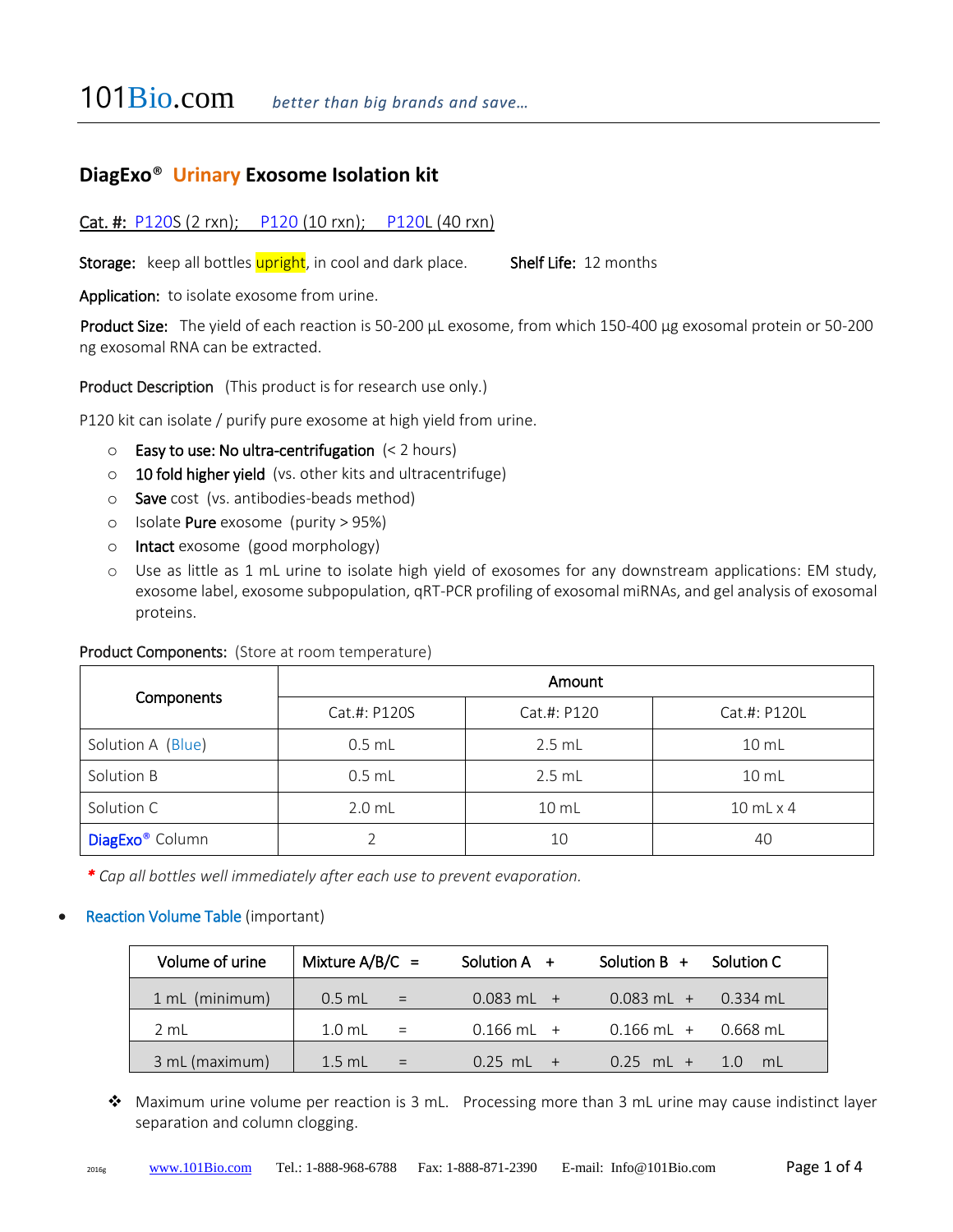Protocol (example of processing 2 mL urine sample)

- 1. Sample prepare: Centrifuge 2 mL urine sample at 3,000× g for 15 minutes at 4°C to remove cells and debris. **☆Important**: skip this step may cause filter clog in step 15.
- 2. Without disturbing pellets, transfer 2 mL clear supernatant to a new glass tube 1 and keep it on ice.
- 3. In a new glass tube 2, add Solution  $A/B/C$  in the following order to prepare mixture  $A/B/C$ :

| $0.166$ mL |
|------------|
| $0.166$ mL |
| $0.668$ mL |
|            |

*\* Cap all Solution A, B, C bottles well immediately after each use to prevent evaporation.*

*When process different volume of urine, please refer to "Reaction Volume Table" on page 1 for the solution A/B/C recipe.*

- 5. Vortex the glass tube 2 (mixture  $A/B/C$ ) for 10 seconds to obtain a homogenous solution.
- 6. Transfer all mixture  $A/B/C$  (1 mL) from glass tube 2 to glass tube 1 (to mix with the 2 mL urine).
- 7. Cap glass tube 1 well, gently invert the tube for at least 10 times to mix well, then incubate at 4°C for 1 hour.
- 8a. The mixture now appears as 3 layers (as shown in figure below):



Without disturbing the middle fluffy layer, carefully pipet out the top blue layer and discard it. Then go to step 9.

8b. Sometimes, only two layers are visible, Top blue layer and white Cloudy layer at bottom (as shown in the following figure). Carefully remove the Top blue layer and discard it. Then go to step 9.



Notice: If layer separation are indistinct, add another 1 mL mixture A/B/C (1 mL is for this example experiment), gently invert the tube for at least 10 times to mix well,, and incubate at 4°C for another 30 minutes. Then start again from step 8a.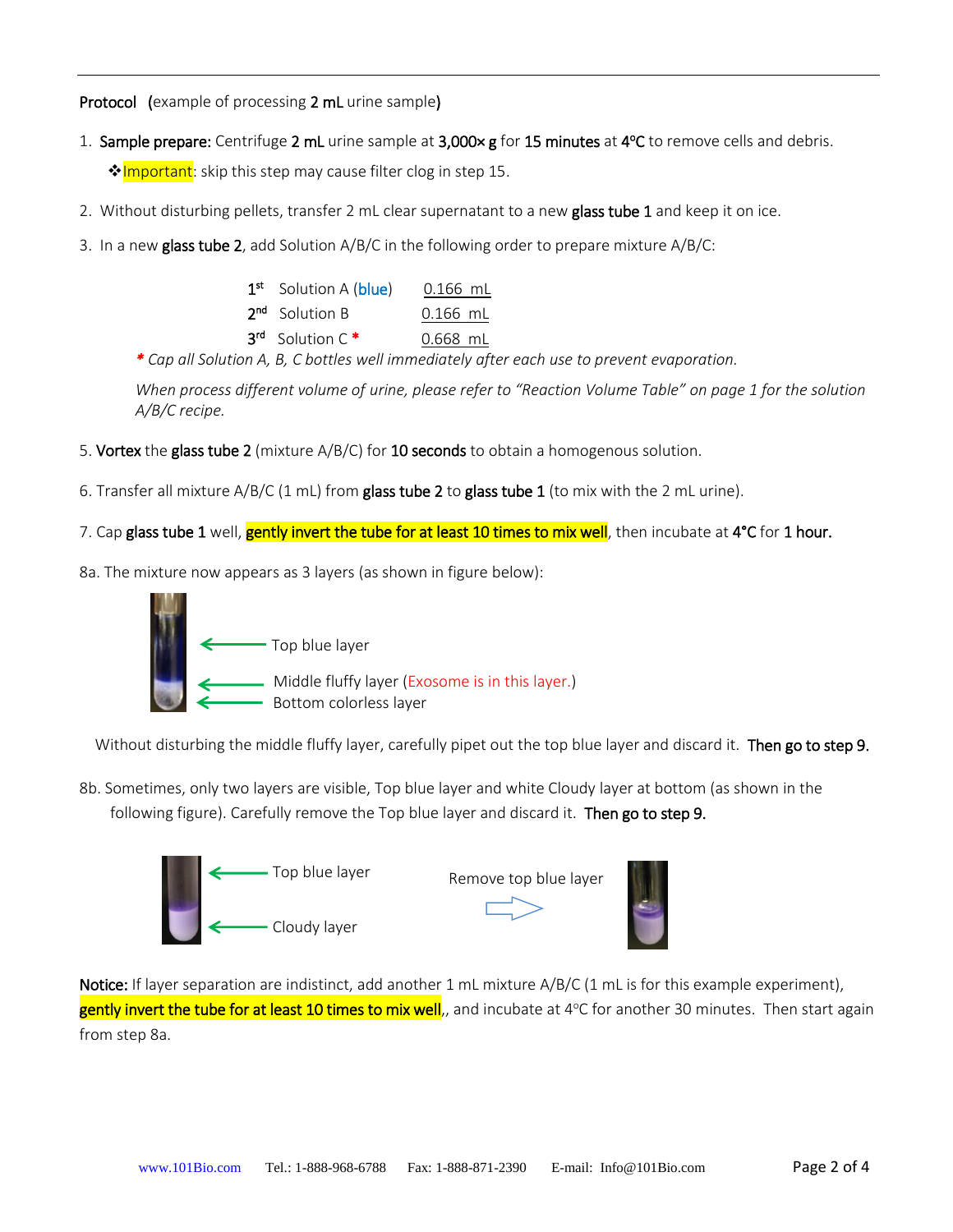9. Transfer the left over in the glass tube 1 to a new 2.0 mL microcentrifuge tube (not provided in the kit) and spin at 5,000 x g for 3 minutes. A new three-layer separation will occur (Top blue layer, Middle fluffy layer and Bottom colorless layer as shown in the following figure). Proceed to next step immediately, or the layer separation may become blur.



10. Pipet out the Top blue layer and discard it. Insert pipette tip down to the tube bottom to remove the Bottom colorless layer completely. Only keep the Middle fluffy layer in the tube.











Pipet out the Top blue layer Remove the Bottom colorless layer **noly keep the Middle fluffy layer** 

- 11. Transfer the whole fluffy layer to a new 0.5 mL microcentrifuge tube. Spin at 5,000x g for 3 minutes, then repeat step 10 for one time. Now only the "fluff pellet" is left in the tube, and its volume is about 25  $\mu$ L in this example.
- 12. Leave the tube cap open to air dry for  $5 10$  minutes at room temp (do not over dry).
- 13. Add 1× PBS equal to 4 times volumes of the collected fluff pellet to the 0.5 mL tube. In this example, we added 100 µL PBS (4 x 25 µL fluff pellet). Resuspend the fluff pellet by pipetting up and down vigorously for 40 times.
- 14. Shake the 0.5 mL tube on a horizontal shaker for 3 minutes at high speed, then pipet up and down vigorously for 10 times. Repeat this "shake-pipet up and down" for another 2 times.

Note: This step is important. If the fluff pellet is not well re-suspended, the exosome may be trapped in the fluff pellet resulting in low exosome purity and yield. For some types of samples, it is difficult to dissociate the fluff pellet to release exosome. In such case, extend the pipetting and shaking time in step 13 and 14.

- 15. Spin the 0.5 mL tube at 5,000x g for 5 minutes. Transfer the supernatant carefully into one PureExo® Column (provided). Do not disturb the fluff pellet. Note: Keep the fluff pellet at  $4^{\circ}$ C. Do not discard it until the experiment is finished (see "Trouble shooting 1.2").
- 16. Spin the Column at 1,000× g for 5 minutes to collect all the "flow-through".
- 17. The "flow-through" is the isolated pure exosome (exosome suspended in PBS). The whole protocol is completed here. Use the isolated exosome directly for downstream applications (e.g. use 101Bio *Exosomal RNA and Protein Extraction Kit, Cat.#: P200,* to extract exosomal RNA/Protein), or store at 4°C for up to 1 week, or store at -80°C for up to 3 months. Concentrated exosome will precipitate after sitting. Pipet up and down to resuspend it well before each use.